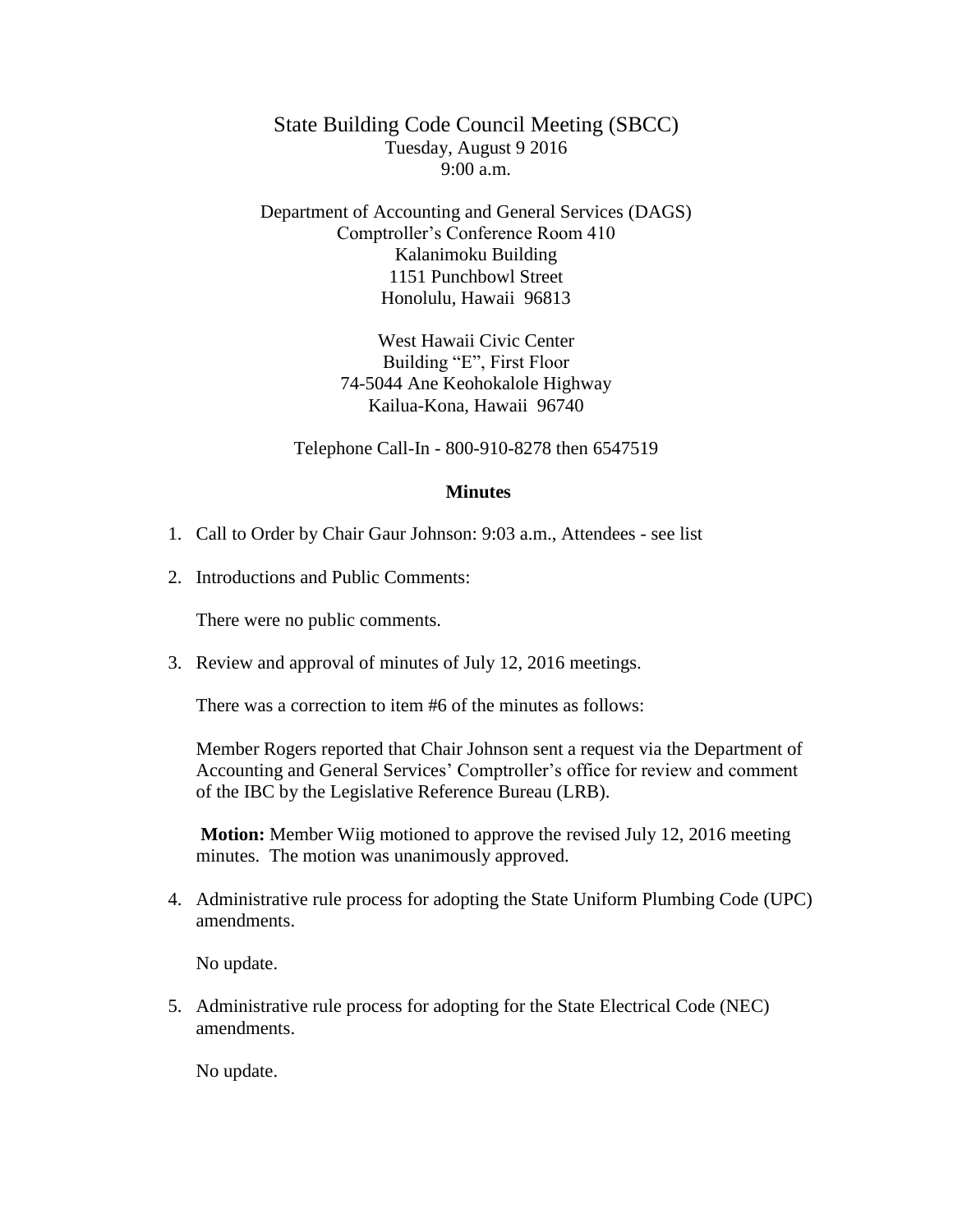6. Administrative rule process for adopting for the State International Building Code (IBC) and the International Residential Code (IRC).

Chair Johnson led a discussion of the more significant comments from the LRB for the 2012 IBC Administrative Rules. These included the code application to existing structures; structural observations; portable fire extinguishers; adopting appendices; and indigenous Hawaiian architecture. He will incorporate suggested revisions from the discussion, along with other editorial revisions and forward them to the SBCC.

Chair discussed the requirement to allow the use of the IRC instead of the IBC for single-family dwellings in each of the adopted county building code ordinances. There was also a discussion of various types of structures that architects and structural engineers are authorized to design and approve. An IBC amendment may need to be revised to avoid any conflict with the Hawaii Revised Statute 464.

7. 2015 IECC, 2012 Uniform Plumbing Code (UPC) and 2014 NEC public hearings.

Public hearings for the IECC and NEC are awaiting funding from the Department of Business, Economic Development and Tourism (DBEDT).

8. Discussion of Future Administration Support

No updates

9. Discussion of 2017 Legislation

No updates.

10. Discussion of SBCC Code Development Process

No updates.

- 11. Updates from the investigative committees:
	- a. Investigative committee for structural provisions for the 2012 International Building Code (IBC) and International Residential Code (IRC) – See item #6 above for the IBC. No update to the IRC.
	- b. Investigative committee for the non-structural 2012 provisions of IBC  $\&$  IRC. Jim Reinhardt – No update.
	- c. Investigative committee for the IECC. There will be a meeting of this committee after this meeting. Kauai and Honolulu counties are moving to adopt the 2015 IECC.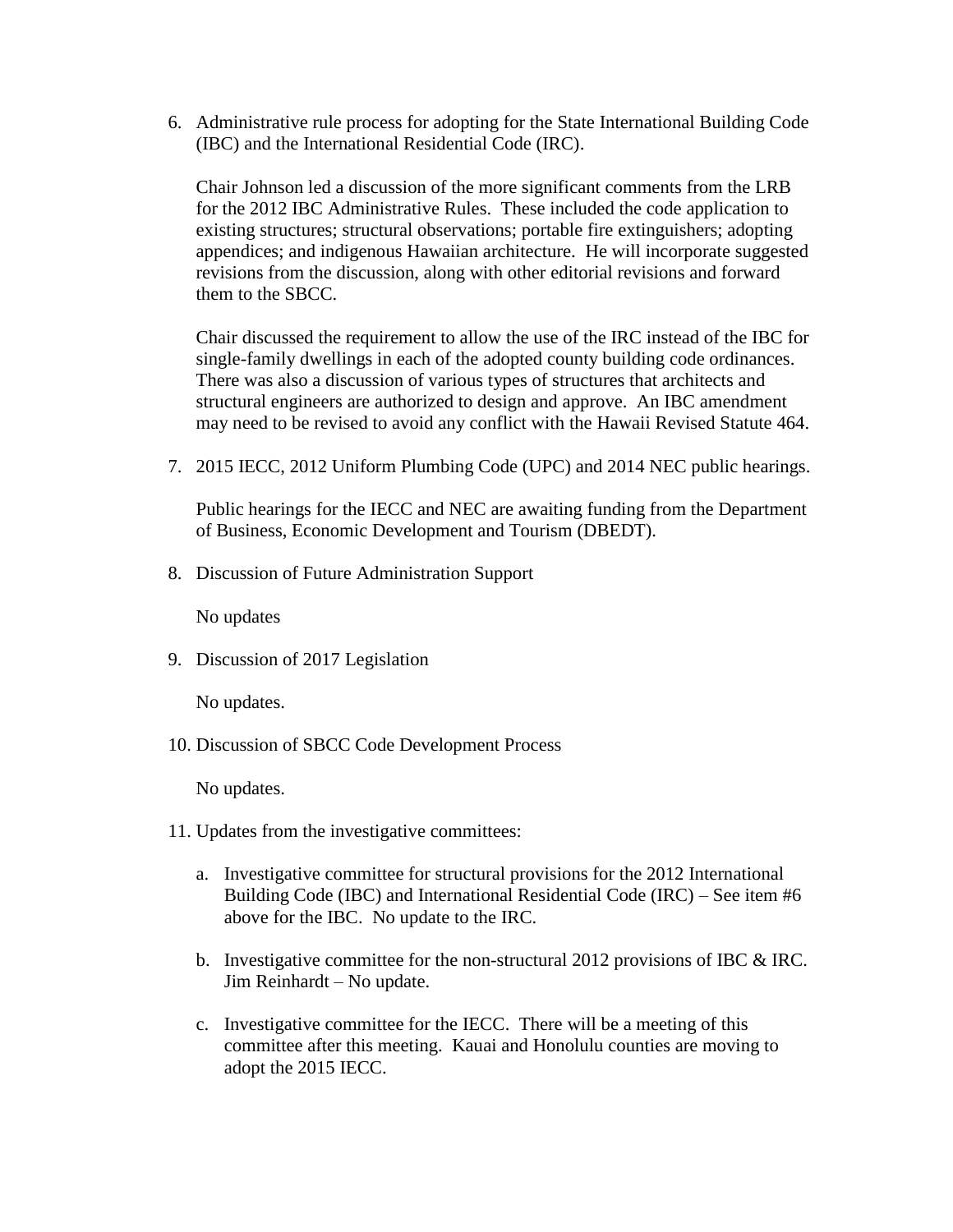- d. Investigative committee for the Uniform Plumbing Code (UPC) Member Serikaku reported that they are beginning to review the 2015 UPC.
- e. Investigative committee for the Mechanical Code No updates.
- f. Investigative committee for the Green Code Brent Tokita informed that they are beginning to review the 2015 International Green Construction Code.
- g. Investigative committee for the State Fire Code Member Rogers reported that this committee will be meeting next month to resume the review of the 2015 National Fire Protection Association 1 Fire Code.
- h. Investigative committee on communication and training Member Wiig reported the proposed administrative rules for the state energy conservation code is on the DBEDT website. Overviews of various requirements are also available.

Member Rogers informed that they are awaiting final approval from Underwriters Laboratory on the proposed training session dates during the week of March 6-10, 2017 on each county. Future updates will be provided to the SBCC.

- i. Investigative committee for SBCC membership with the International Code Council (ICC)– Kraig Stevenson stated that access to the International Codes are available on the ICC website. He will also provide hard copy or PDF files of the codes to the SBCC and investigative committee members. Members should submit their preferences to Chair Johnson, who will forward to Kraig Stevenson.
- 12. Update on county and state adoption of building codes

No updates.

13. Discussion of possible agenda item(s) for next Council meeting.

Chair Johnson would like to discuss the deem to comply limitations of the applicability of proposed alternative materials and methods of design construction. (Gaur please verify)

14. Announcements

There will be an Energy Committee meeting following this meeting.

15. Next meeting: Tuesday, September 13, 2016, at 9:00 a.m.